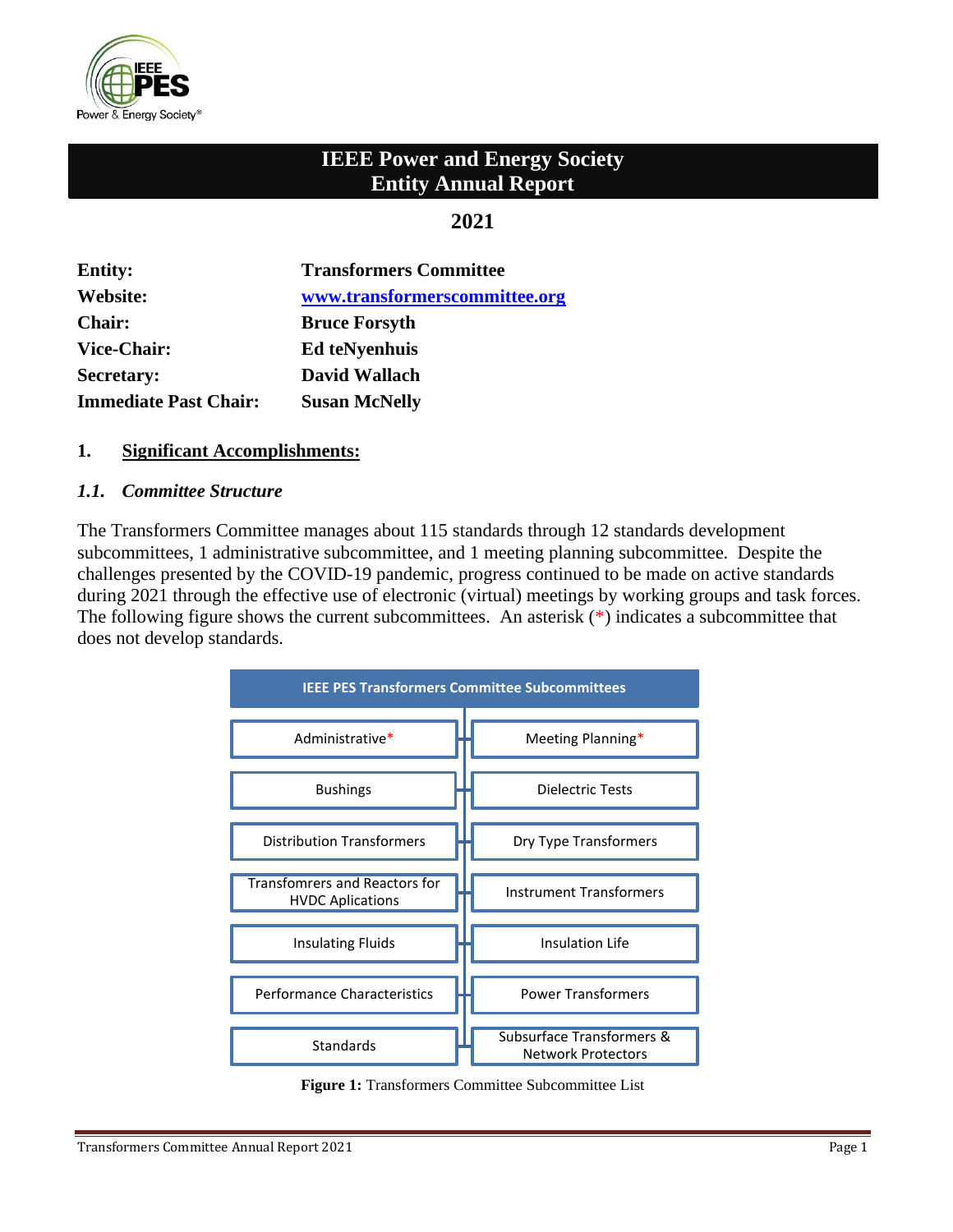

# *1.2. Virtual Committee Meetings*

The Transformers Committee held two meetings in 2021. Despite a desire to meet face-to-face it was necessary for both meetings to be held virtually. Fortunately, the Committee was able to cancel hotel contracts without a financial penalty.

# *1.3. New Voting Members*

Six new voting members were approved by the Administrative Subcommittee during 2021 bringing the current number of voting members to a 3-year high of 226. Figure 2 shows the total number of voting members after each of the spring (S) and fall (F) committee meetings.



### **Number of Voting Members After Each Meeting**

**Figure 2**: Number of Voting Members After Each Meeting

# *1.4. Standards Activity in 2021*

During 2021, 4 revisions and 1 new standard were completed and approved by the Standards Association Board. In addition, the Standards Association Board approved 4 PARs for new standards, 6 PARs for revision, and 13 PARs for extensions. As of December 31, 2021, there were 57 active PARs distributed as follows:

| $PARS - revision$ 38  |  |
|-----------------------|--|
|                       |  |
| $PARS - corrigenda$ 2 |  |
| $PARS - amendments$ 1 |  |

During the Fall 2021 virtual Committee meeting a total of 77 subcommittee, working group, and task force meetings were held over 3 ½ days. An Administrative Subcommittee meeting was held the week before the Committee meeting. A list of the activity groups that met during the Fall 2021 meeting is shown below: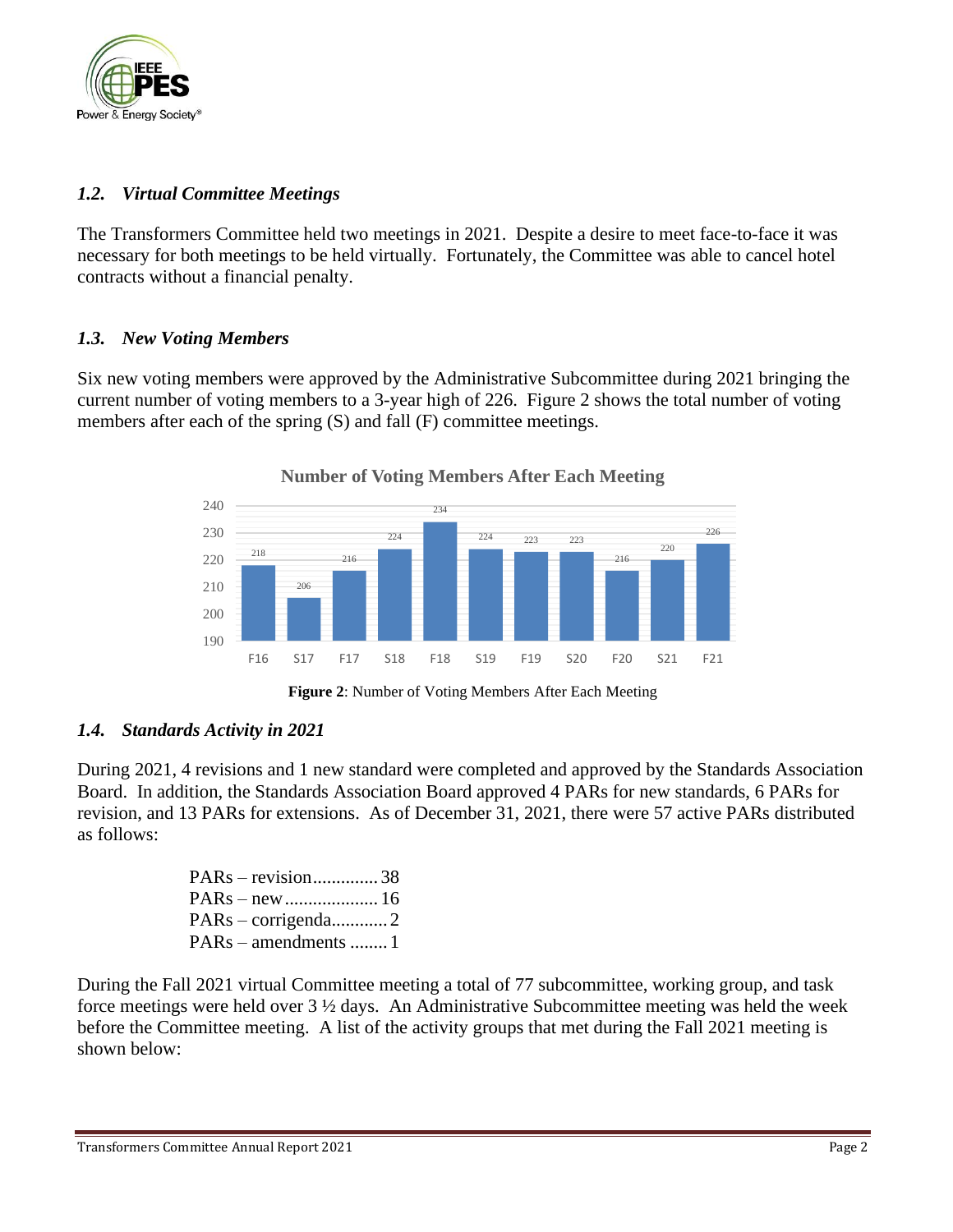

#### **GENERAL:**

- Administrative SC (held the week before)
- Transformers Committee Main Meeting
- Newcomers Orientation (pre-recorded)
- Meetings Planning SC (pre-recorded)

#### **WORKING GROUPS/TASK FORCES:**

#### **Bushing SC**

- WG PC57.19.00 Bushings Gen. Requirements
- WG PC57.19.02 Distribution Transformer Bushings
- WG 65700.19.03 Bushings for DC Applications
- WG PC57.19.100 Bushing Application Guide
- TF on Dry Bushing Class and Perf.

#### **Distribution Transformers SC**

- WG PC57.12.20 Overhead Distr. Transf.
- WG Encl Int (C57.12.28, C57.12.29, C57.12.31, C57.12.32)
- WG PC57.12.34 3-ph Padmount Dist Transf.
- WG PC57.12.35 Bar Coding for Dist Transf.
- WG PC57.12.38 1-ph Padmount Dist Transf.
- WG PC57.167 Guide for Monitoring Distr Transf
- TF on Trans. Efficiency & Loss Eval. (DOE Activity)

#### **Dielectric Test SC**

- WG PC57.98 Transformer Impulse Test Guide
- WG PC57.113 Partial Discharge Test
- WG PC57.160 PD Measurement in HV Bushings and Instrument Transformers
- WG PC57.168 Low Frequency Test Guide
- TF Liaison to WG PC57.12.200 Frequency Response Measurement of Bushings
- TF on Cont. Revision to Low Frequency Tests
- TF on Cont. Revision to Impulse Tests
- TF on Winding Insulation PF
- TF on Partial Discharge Tests for Class I Transformers

#### **Dry Type SC**

- WG PC57.12.01 Dry Type General Requirements
- WG PC57.16 Dry Type Reactors
- WG PC57.12.52 Sealed Dry-Type Transformers
- WG PC57.12.91 Dry Type Test Code
- WG PC57.94 Practice for Installation and Operation
- WG PC57.12.96 Guide for Loading Dry Type Trans.
- WG PC57.124 Dry Type PD Detection
- TF PC57.134 Guide for Hottest Spot in Dry Type
- TF IEEE 259 Test for Evaluation of Insulation

#### **Instrument Transformers SC**

- WG PC57.13.8 Station Service Voltage Transf.
- WG PC57.13.9 PLC Caps  $&$  CCVTs
- TF Instrument Transformer Accuracy

#### **Insulating Fluids SC**

- WG PC57.146 Guide for Interpretation of Gasses in Silicone
- WG PC57.155 Guide for DGA in Ester-Immersed Transformers
- WG PC57.166 Consolidation Insulating Fluid Guides
- TF PC57.104 Next Revision to C57.104 Guide for Interpretation of Gasses
- TF PC57.637 Guide for Reclamation of Mineral Oil
- TF PC57.139 Guide for DGA in LTCs.

#### **Insulation Life SC**

- WG PC57.91 Loading Guide
- WG PC57.100 Thermal Evaluation
- WG PC57.154 High Temp Liquid Transformers
- WG PC57.165 Temp Measurement
- TF Temp Rise Other than Windings (C57.12.00, § 5.11.1.4)
- TF P1276 Annex B App'n of High Temp Ins'n Mat'l
- TF Cont. Revision to C57.12.90, §11 Temp Rise Test

#### **Transformers and Reactors for HVDC App'n SC**

• No WG or TF meetings

#### **Performance Characteristics SC**

- WG PC57.142 Transients Due to Breaker Interaction
- WG PC57.149 Guide for FRA
- TF PCS Continuous Revisions to C57.12.00
- TF PCS Continuous Revisions to C57.12.90
- TF Audible Sound Level Revisions to C57.12.90

#### **Power Transformers SC**

- WG PC57.116 Guide for Transformers Directly Connected to Generators
- WG PC57.125 Failure Investigation  $&$  Reporting
- WG PC57.131 Std. Requirements for Tap Changers
- WG PC57.143 Transformer Monitoring
- WG PC57.170 Condition Assessment Guide
- TF Volts per Hertz

#### **Standards SC**

- WG PC57.12.80 Standard Transf. Terminology
- WG PC57.152 Guide for Field Testing
- WG PC57.163 Geomagnetic Disturbances

#### **STNP SC**

- WG PC57.12.24 Submersible Transformers
- WG PC57.12.40 Liquid-immersed Secondary Network Transformers
- WG PC57.12.44 Sec. Network Protectors
- TF Effects of Corrosion on Transformers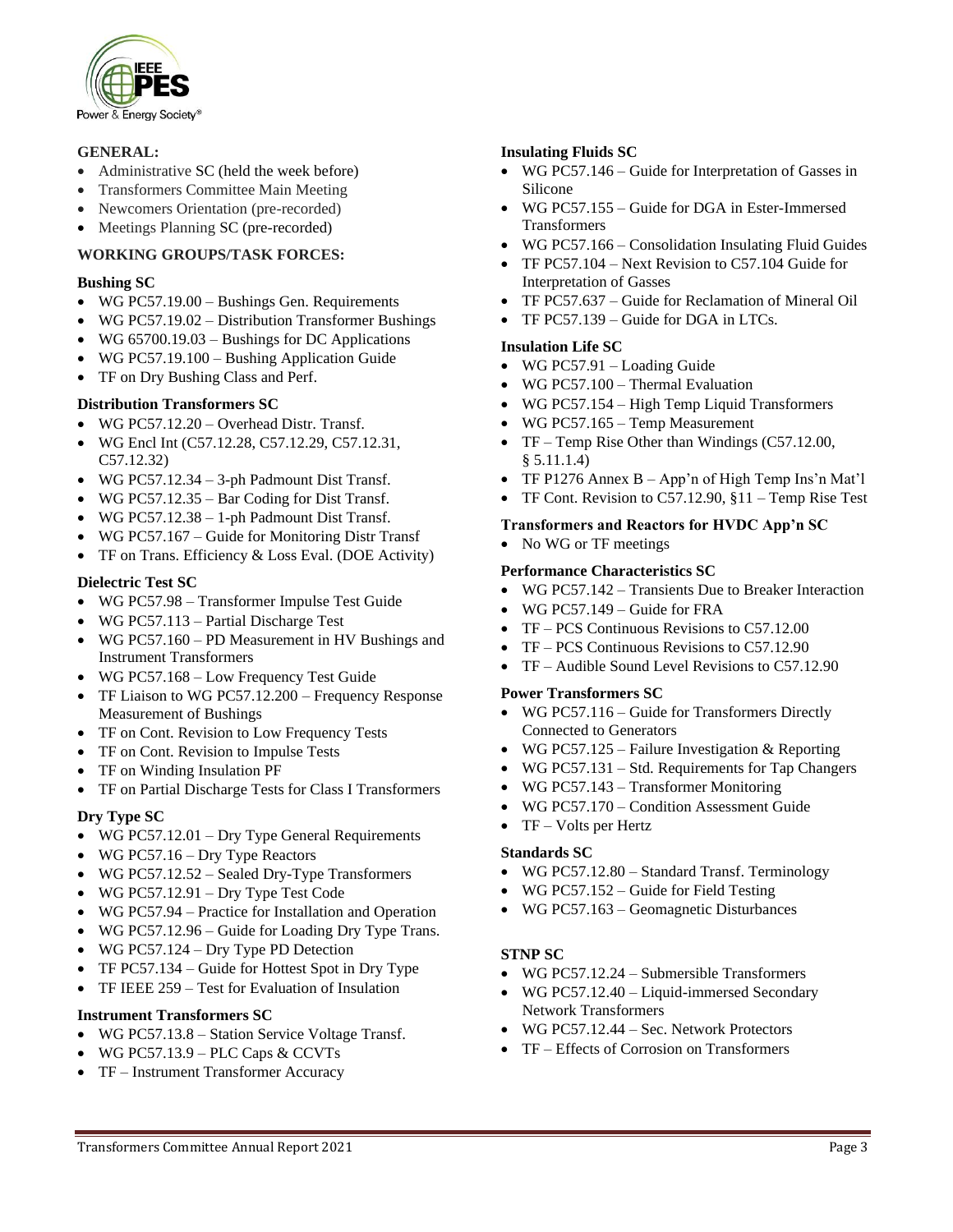

# *1.5. Conference Papers Reviewed*

A total of 13 papers were assigned to the Transformers Committee in 2021 for review for the 2022 T&D Conference and Exhibition. Of the 13 papers submitted, 9 were accepted.

# *1.6. Meetings*

The Transformers Committee holds two meetings each year, one in the spring and one in the fall. Historically these have been in-person meetings, but due to the COVID-19 pandemic both meetings in 2021 were converted to virtual meetings. Registration for virtual meetings has been just slightly lower than for past in-person meetings.

Feedback from members about the virtual meetings has been mixed. Early in the pandemic members were pleased with the switch to virtual meetings, but recent feedback shows many members desire inperson meetings again. Those in favor of in-person meetings identify the benefits of the interactions that take place in-between meetings, both personal and professional, as a primary reason for wanting to meet in-person. There is an expectation that strict COVID protocols will be put in place if in-person meetings occur.

Prior to the pandemic, registration at each of the in-person spring and fall Committee meetings had increased to well over 500 people and over 600 people for some meetings. Locating venues that can accommodate meetings of 600+ attendees over a period of several days can be a difficult challenge. To address this the Transformers Committee has had to book hotels over a year in advance and had contracts in place for the four meetings scheduled in 2020 and 2021 prior to the pandemic. One of those meetings was cancelled and the other three were converted to virtual meetings. One of the hotel contracts was cancelled outright, and three were rescheduled to dates beyond the Spring 2022 meeting, which was already booked. As result, the Transformers Committee has hotel contracts in place for the next 4 meetings. The following list shows meetings that are now firm, subject to our ability to hold in-person meetings:

| Meeting          | Location             | Date                |
|------------------|----------------------|---------------------|
| Spring 2022      | Denver, CO, USA      | March 27-31, 2022   |
| <b>Fall 2022</b> | Charlotte, NC, USA   | October 16-20, 2022 |
| Spring 2023      | Milwaukee, WI, USA   | March 19-23, 2023   |
| Fall 2023        | Kansas City, MO, USA | October 22-26, 2023 |

# **2. Benefits to Industry and PES Members from the Committee Work:**

The Transformers Committee is one of the largest and most active technical committees of the IEEE Power and Energy Society (PES). The continuing scope of the Committee is to develop and update standards and guidelines for the design, testing, repair, installation, operation and maintenance of transformers, reactors and associated components that are used within electric utility and industrial power systems. The Committee is made up of technical and managerial representatives from manufacturers, consultants, vendors and end users of electrical transformers and components. Participating in Transformer Committee activities provides the opportunity to network with industry experts from around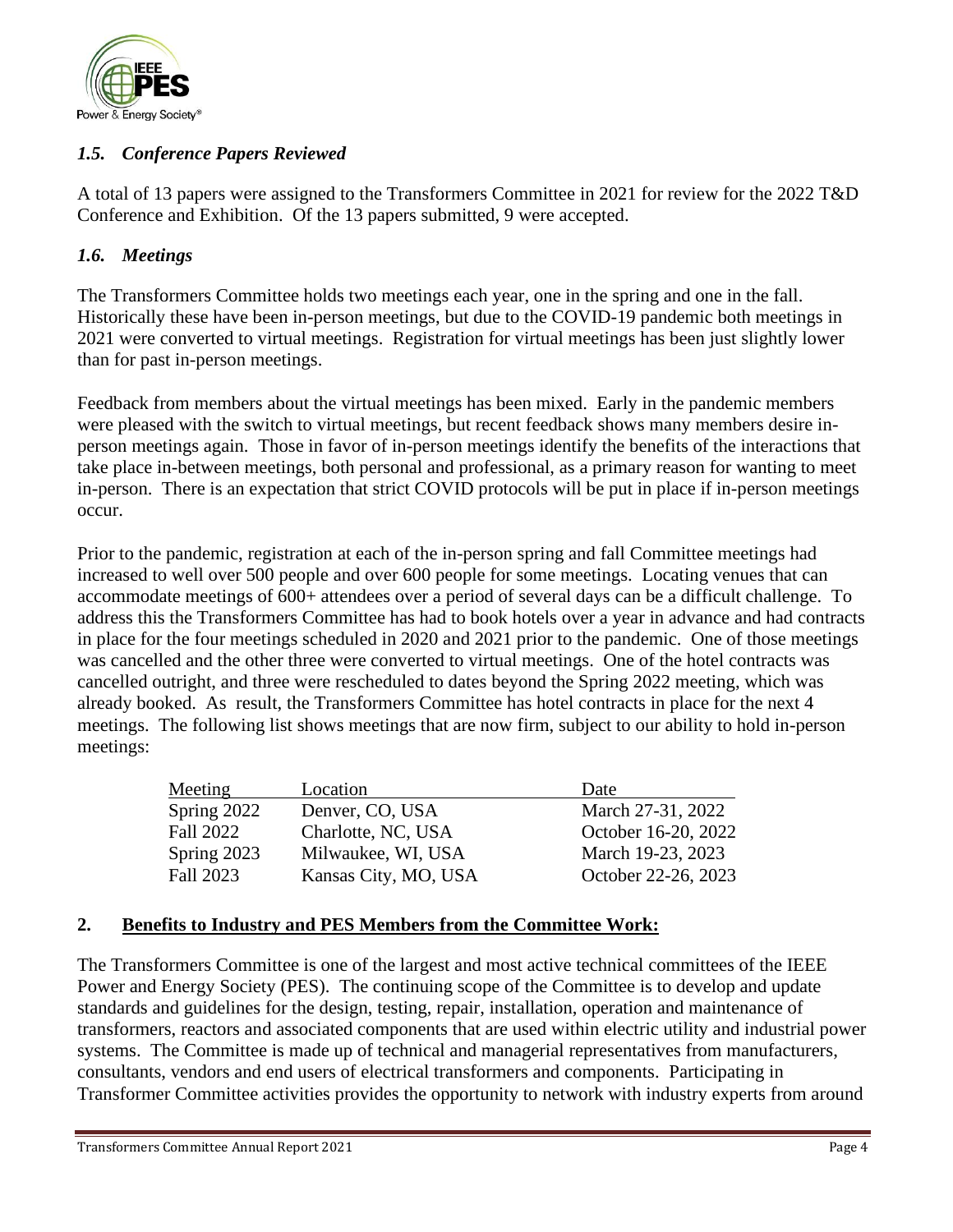

the world, to share and learn about non-proprietary or otherwise unprotected technology, and to generally assist in the globalization of industry standards. This privilege allows participants to remain abreast of the latest trends and developments in the transformer industry.

Participants benefit from learning opportunities, such as sharing ideas and seeking input from other engineers and technical people facing similar technical challenges to their own. Tutorials are offered to provide growth opportunities as well as opportunities for participants to share their own knowledge and experiences by volunteering to be a tutorial presenter. Tutorials are recorded and available in a password-protected area of the Committee's website for reference by Committee participants and their financial sponsors.

A privilege to all participants and a responsibility of Committee members is to review papers submitted for presentation at various IEEE PES sponsored events. Reviewing papers is an important service to the authors and the industry and allows reviewers access to state-of-the-art information and developments.

# **3. Benefits to Volunteer Participants from the Committee Work:**

A primary benefit to volunteer participants is the opportunity to actively take part in the development of the standards that govern the transformer industry. This participation leads to a well-deserved sense of pride as well as advanced awareness of upcoming changes during the development stages. Each of the 70+ active groups has a Chair and a Secretary, and most also have a Vice Chair. The Committee's Policies and Procedures for Standards Development manual includes term limits for responsible Subcommittee Chair positions, so opportunities for new people to get involved at a higher level are periodically available. All subcommittee, working group, and task force activities are open to any volunteer who is interested in participating.

The ability to meet with other industry experts, hear about the challenges faced by others, and to listen to how problems were solved helps all volunteers grow technically and to be more effective at solving the challenges faced by their individual employers.

The Committee's Standards Coordinator typically offers presentations during one of the lunch breaks focused on providing subcommittee, working group, and task force current and future leaders with information related to standards development, such as the standards development processes, Roberts Rule of Order, and the Committee's Association Management System (AMS) capabilities. These presentations help activity leaders become more effective in their respective roles and help to ensure the integrity of the standards development process is maintained.

# **4. Recognition of Outstanding Performance:**

Transformers Committee awards are typically given to recipients during an awards luncheon at in-person meetings. The Spring 2021 Awards Ceremony was pre-recorded for registrant to watch at their convenience. The Fall 2021 Awards Ceremony was offered as a live WebEx-based presentation. The following awards were presented in 2021: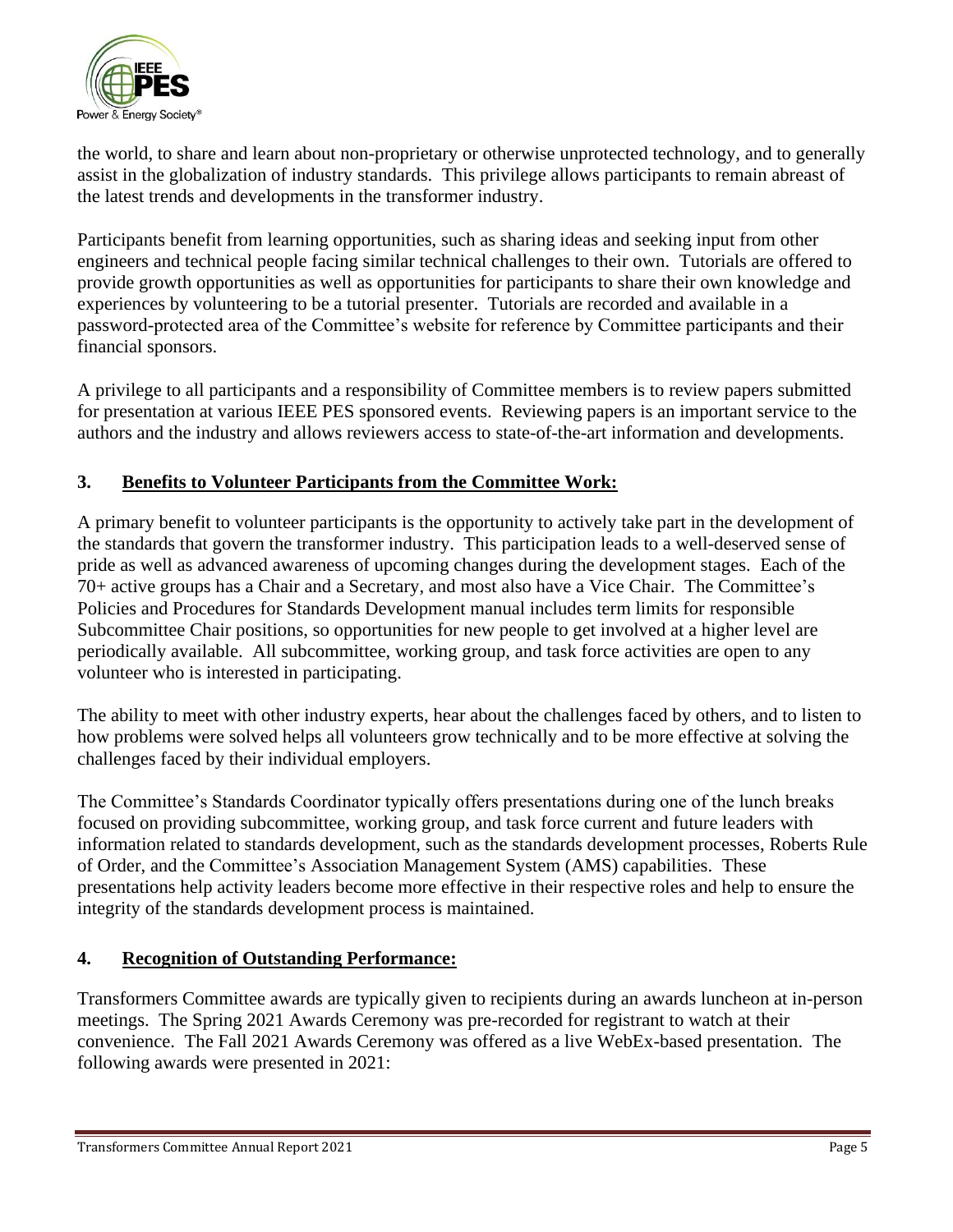

### *4.1. Outstanding Service Awards*

For long-term commitment, dedication, and contributions to the Transformers Committee, an Outstanding Service Award was presented to each of the following recipients:

| Craig Colopy    | Phil Hopkinson |
|-----------------|----------------|
| Sheldon Kennedy | James Thompson |

### *4.2. IEEE Standards Association Standards Board Working Group Awards*

In addition to the Committee Awards above, the IEEE Standards Association Standards Board (SASB) presents its own award to the WG Chair upon publication of a new or revised document and offers the WG Chair the opportunity to nominate significant contributors to the project for an IEEE SASB Certificate of Appreciation. Awards were presented to the following for their contributions to the referenced document:

*4.2.1. IEEE Std C57.12.01™-2020 – IEEE Standard for Submersible Equipment – Enclosure Integrity Distribution and Power Transformers* 

| WG Chair:                     | Robert (Casey) Ballard |
|-------------------------------|------------------------|
| WG Secretary:                 | Aleksandr Levin        |
| Certificates of Appreciation: |                        |
| Mike Iman                     | <b>Charles Johnson</b> |
| Tim-Felix Mai                 | Rhea Montpool          |
| Dhiru Patel                   | Joseph Tedesco         |
| David Walker                  |                        |

*4.2.2. IEEE Std C57.12.23™-2018 – IEEE Standard for Submersible Single-Phase Transformers:250 kVA and Smaller; High Voltage 34 500 GrdY/19 920 V and Below; Low Voltage 600 V and Below*

> WG Chair: Alan Traut WG Vice Chair/Secretary: Jermaine Clonts

*4.2.3. IEEE Std C57.12.60™-2020 – IEEE Standard for Thermal Evaluation of Insulation Systems for Dry-Type Power and Distribution Transformers* 

> WG Chair: Roger Wicks WG Vice Chair: David Stankes *Certificates of Appreciation:*  Tim-Felix Mai Casey Ballard Kenneth McKinney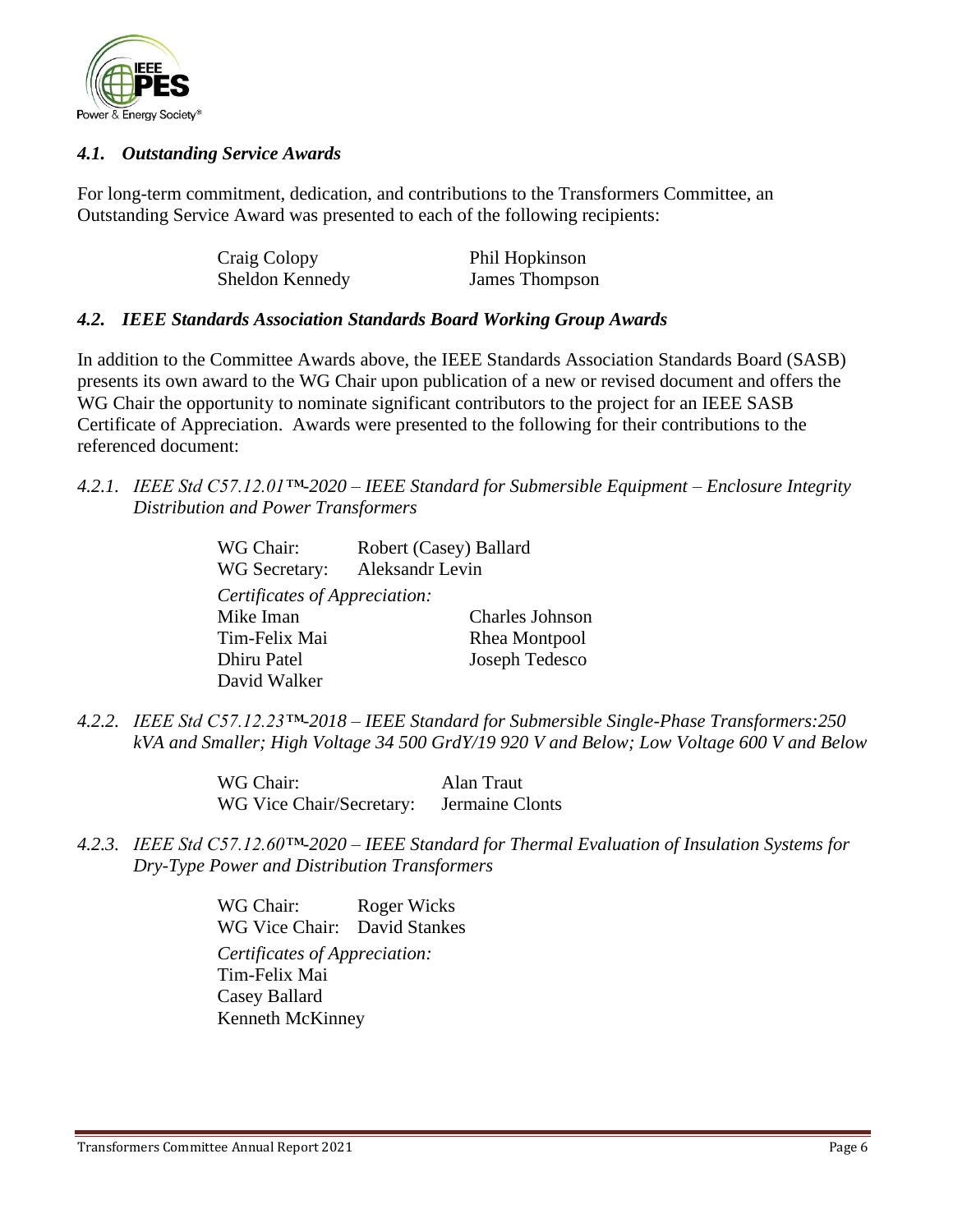

# *4.2.4. IEEE Std C57.12.70™-2020 – IEEE Standard for Standard Terminal Markings and Connections for Distribution and Power Transformers*

| WG Chair:                     | <b>Jason Varnell</b>  |                         |
|-------------------------------|-----------------------|-------------------------|
| WG Secretary:                 | Kris Zibert           |                         |
| TF Chair:                     | <b>Stephen Antosz</b> |                         |
| TF Chair:                     | Weijun Li             |                         |
| Certificates of Appreciation: |                       |                         |
| Glenn Andersen                |                       | Lee Mathews             |
| <b>Tyler Morgan</b>           |                       | Dan Mulkey              |
| <b>Ryan Musgrove</b>          |                       | <b>Steven Schappell</b> |
|                               |                       |                         |

*4.2.5. IEEE Std C57.12.91™-2020 – IEEE Approved Draft Standard Test Code for Dry-Type Distribution and Power Transformers*

| WG Chair:                     | David Walker  |                |
|-------------------------------|---------------|----------------|
| WG Secretary:                 | Tim-Felix Mai |                |
| Certificates of Appreciation: |               |                |
| Robert (Casey) Ballard        |               | Mohammad Iman  |
| Charles Johnson               |               | Rhea Montpool  |
| Dhiru Patel                   |               | Joseph Tedesco |

*4.2.6. IEEE Std C57.13.5™-2019 – IEEE Standard for Performance and Test Requirements for Instrument Transformers of a Nominal System Voltage of 115 kV and Above* 

> WG Chair: Pierre Riffon WG Vice Chair: David Wallace

| Certificates of Appreciation: |                         |
|-------------------------------|-------------------------|
| Lee Bigham                    | Huan Dinh               |
| Vladmir Khalin                | Deepak Kumaria          |
| Ross McTaggart                | Zoltan Roman            |
| <b>Andre Rottenbacher</b>     | <b>Thomas Sizemore</b>  |
| Steven Snyder                 | <b>Barrett Wimberly</b> |
| Igor Ziger                    |                         |

*4.2.7. IEEE Std C57.32a™-2020 – Amendment to IEEE Standard for Requirements, Terminology, and Test Procedures for Neutral Grounding Devices* 

> WG Chair: Sergio Panetta WG Vice Chair: Yann Elessad WG Secretary: Thomas Yingling *Certificates of Appreciation:*  Bernard Audouard Sinan Balban Robert Berger Sedat Corapsiz Richard Field Stuart Gibbon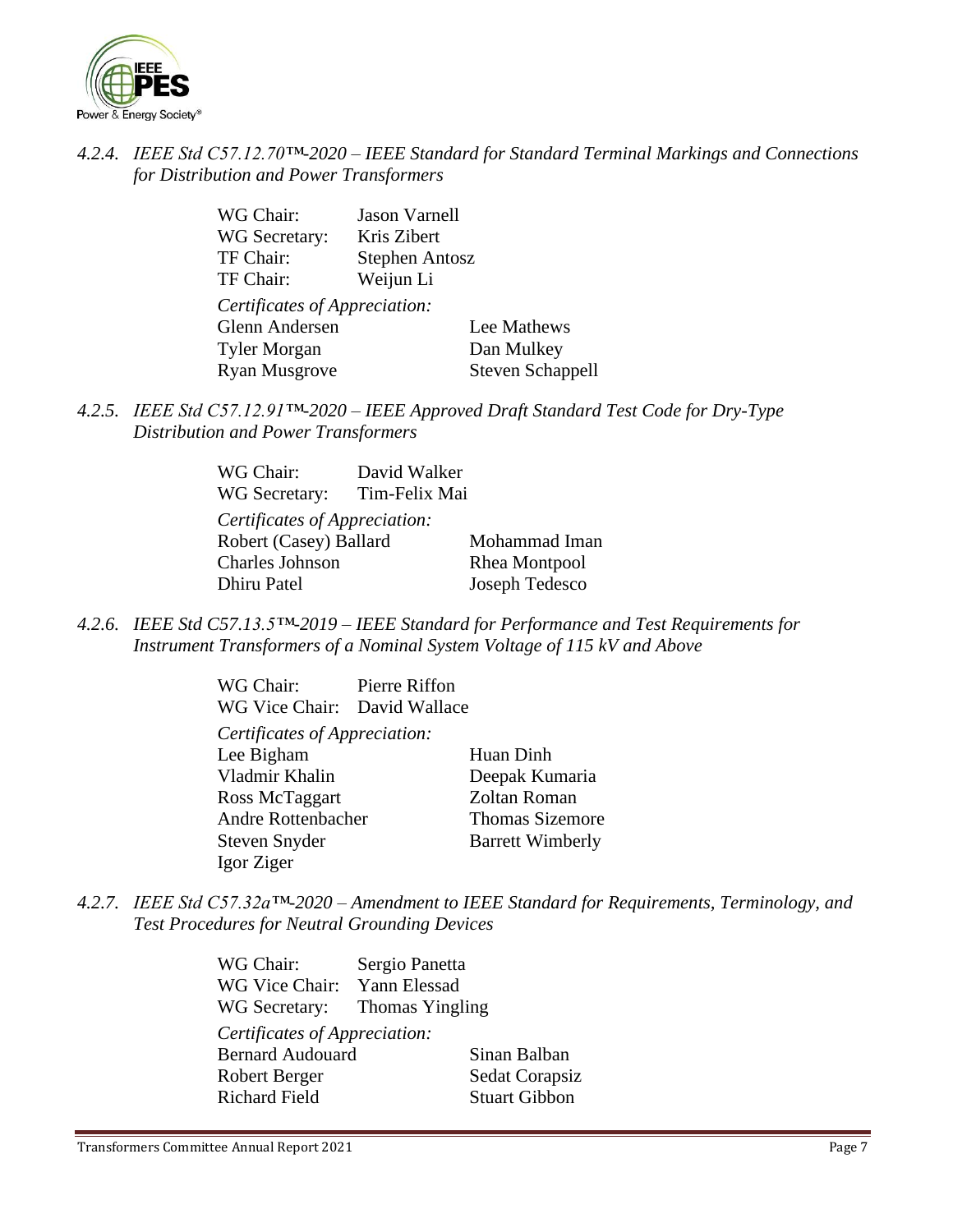

| Sheldon Kennedy    |
|--------------------|
| Lodovico Mascardi  |
| Leslie Recksiedler |
|                    |
| Ed teNyenhuis      |

*4.2.8. IEEE Std C57.93™-2019 – IEEE Guide for Installation and Maintenance of Liquid-Immersed Power Transformers* 

| WG Chair:                     | Michael Lau              |
|-------------------------------|--------------------------|
| WG Vice Chair:                | Alwyn VanderWalt         |
| WG Secretary: Scott Reed      |                          |
| Certificates of Appreciation: |                          |
| Derek Baranowski              | <b>Wally Binder</b>      |
| James Graham                  | <b>Susan McNelly</b>     |
| <b>Donald Platts</b>          | <b>Richard Simonelli</b> |
| Joe Watson                    |                          |

*4.2.9. IEEE Std C57.104™-2019 – IEEE Guide for the Interpretation of gases Generated in Mineral Oil-Immersed Transformers (Published 6/2019)*

| WG Chair:                     | Claude Beauchemin |                            |
|-------------------------------|-------------------|----------------------------|
| WG Vice Chair:                | Don Platts        |                            |
| WG Vice Chair:                | Norman Field      |                            |
| WG Secretary:                 | Sue McNelly       |                            |
| Certificates of Appreciation: |                   |                            |
| Paul Boman                    |                   | Muhammad Ali Masood Cheema |
| Luiz Cheim                    |                   | Donald Dorris              |
| James Dukarm                  |                   | Michel Duval               |
| Marcos Ferreira               |                   | David Hanson               |
| Kumar Mani                    |                   | Richard Ladroga            |
| Thomas Lundquist              |                   | Hali Moleski               |
| Jerry Murphy                  |                   | <b>Arturo Nunez</b>        |
| <b>Thomas Prevost</b>         |                   | Robert Rasor               |
| David Wallach                 |                   |                            |

*4.2.10. IEEE Std C57.105™-2019 – IEEE Guide for Application of Transformer Connections in Three-Phase Electrical Systems (published 3/2020)*

> WG Chair: Rogerio Verdolin WG Vice Chair: Ben Garcia *Certificates of Appreciation:*  David Jacobson John Dan Mulkey Samuel Sharpless David Walker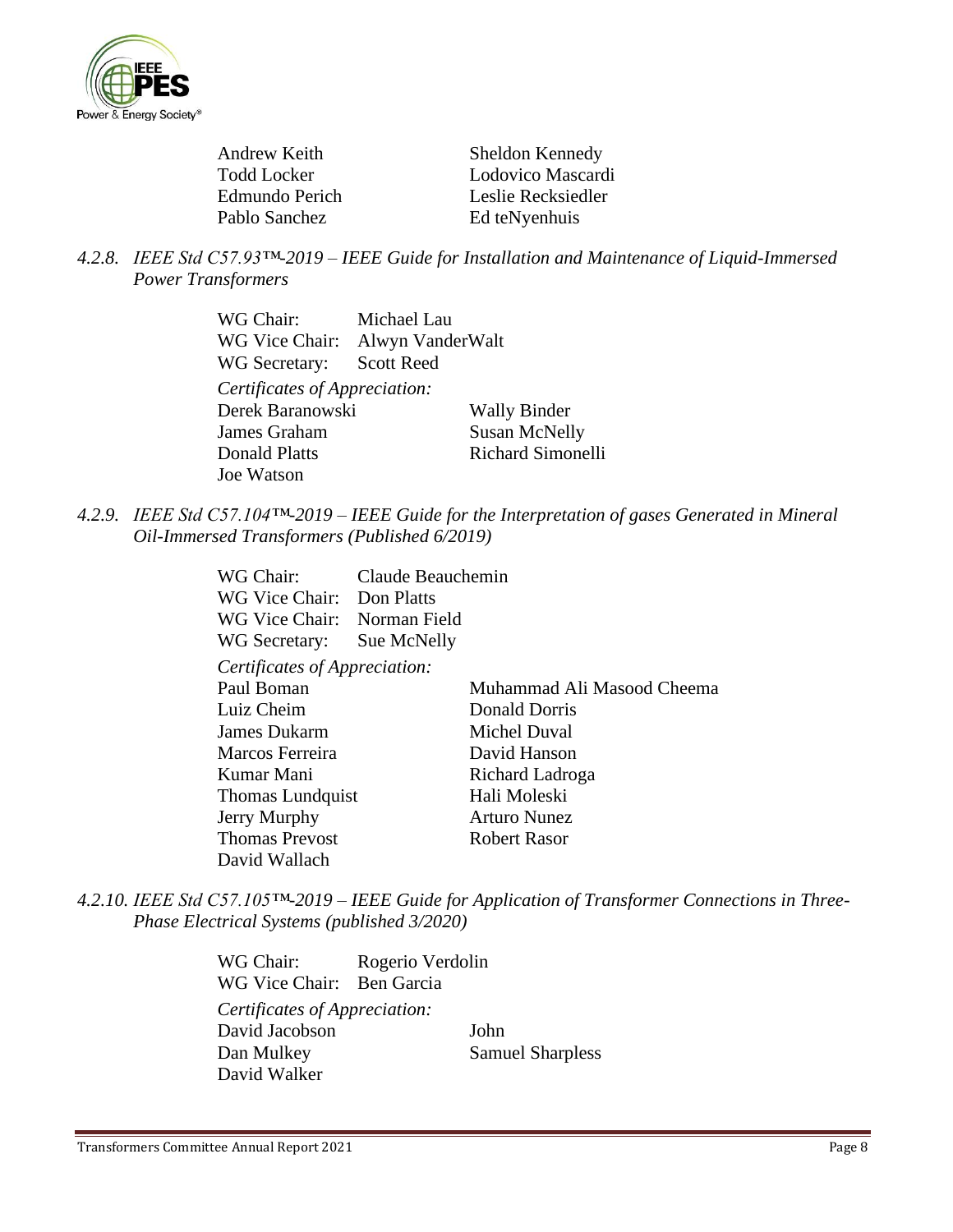

*4.2.11. IEEE Std C57.109™-2018 – IEEE Guide for Liquid-Immersed Transformers Through-Fault-Current Duration* 

| WG Chair:     | Vinay Mehrotra                      |
|---------------|-------------------------------------|
|               | WG Vice Chair: Hemchandra Shertukde |
| WG Secretary: | <b>Jason Varnell</b>                |

*4.2.12. IEEE Std C57.110™-2018 – IEEE Recommended Practice for Establishing Liquid Immersed and Dry-Type Power and Distribution Transformer Capability when Supplying Nonsinusoidal Load Currents* 

| WG Chair:                     | <b>Richard Marek</b>           |                  |  |
|-------------------------------|--------------------------------|------------------|--|
|                               | WG Secretary: Samuel Sharpless |                  |  |
| Certificates of Appreciation: |                                |                  |  |
| Robert (Casey) Ballard        |                                | Thomas Holifield |  |
| Aleksandr Levin               |                                | Tim-Felix Mai    |  |
| Hasse Nordman                 |                                | Alvaro Portillo  |  |
| David Walker                  |                                |                  |  |

*4.2.13. IEEE Std 1276™-2020 – IEEE Guide for the Application of High-Temperature Insulation Materials in Liquid-Immersed Distribution, Power, and Regulating Transformers* 

> WG Chair: Roger Wicks WG Secretary: Javier Arteaga *Certificates of Appreciation:*  C. Clair Claiborne Marion Jaroszewski Alan Sbravati

*4.2.14. IEC/IEEE 60076-16™-2018 – IEC/IEEE International Standard - Power transformers - Part 16: Transformers for wind turbine applications* 

> WG Chair: Phil Hopkinson WG Secretary: Donald Ayers Special Note of Appreciation to: Robert (Casey) Ballard Thomas Breckenridge David Buckmaster Paul Jarman Joseph Mango Joe Watson (NOTE: Certificates of Appreciation from IEEE were not requested.)

### *4.3. Memorials*

Sadly, during 2021 we lost 5 past participants for whom memorials were added to the Committee's Memorials page. Each of these great individuals contributed to the past success of the Transformers Committee and helped build the foundation upon which we continue to grow. Memorials were added for the following:

Transformers Committee Annual Report 2021 **Page 9** and the set of the set of the set of the set of the set of the set of the set of the set of the set of the set of the set of the set of the set of the set of the set of th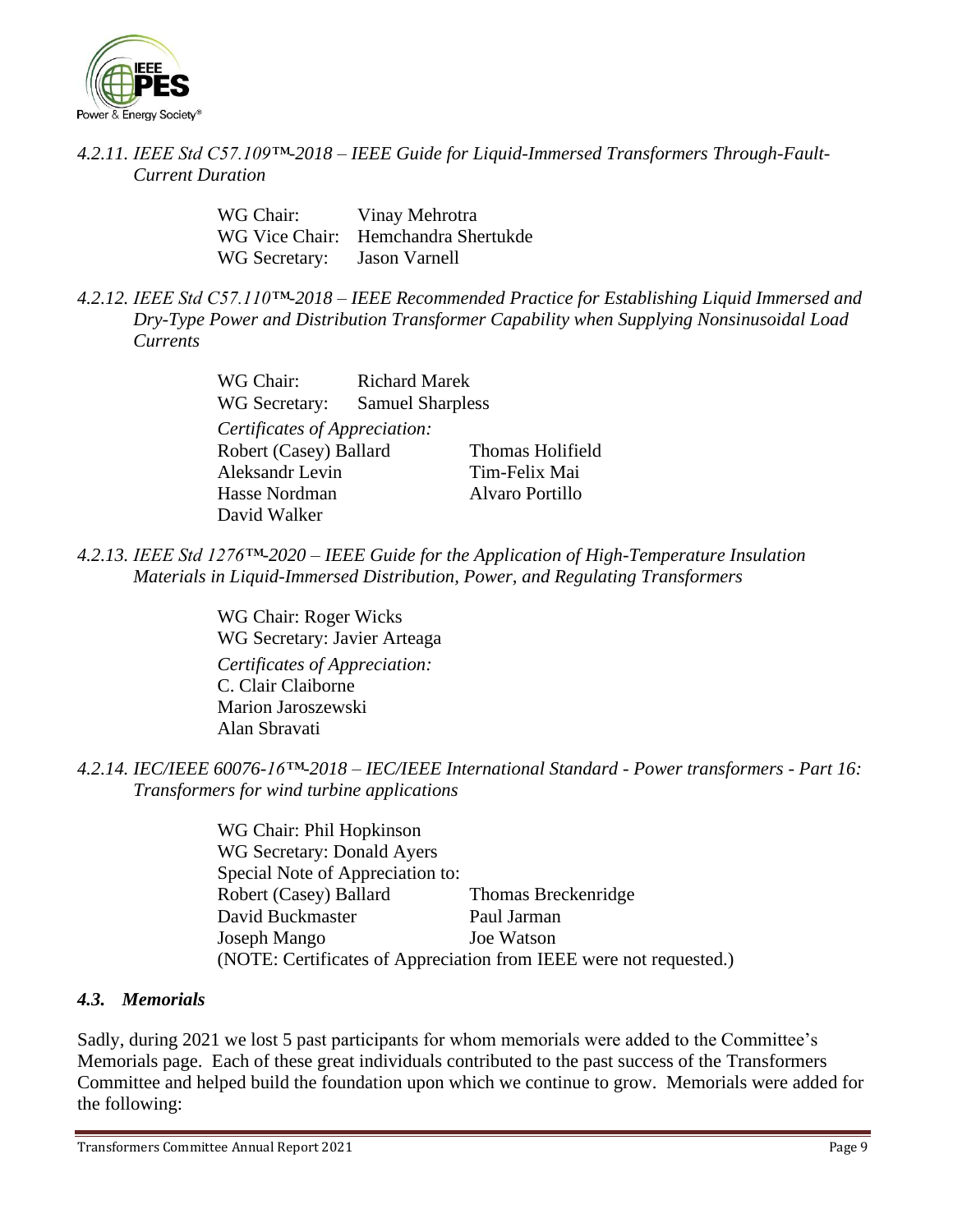

Dr. Claire Claiborne Jitka Fuhr David Harris Dr. Eddy So Robert Veitch

# **5. Coordination with Other Entities (PES Committees, CIGRE, standards, etc.):**

The Transformers Committee coordinates with several other PES committees, national and international technical committees, and national and international standards development organizations (SDO's), including ASTM, CIGRE, IEC, CSA, NFPA, NEC, SCC4, Doble, NERC/FERC, and EPRI. This effort includes joint sponsorship of standards with IEC, and established liaisons with CIGRE, IEC TC14, ASTM D27, and SCC4 to support significant activity and the exchange of technical information and keeping each other informed of the latest technology advancements.

### **6. New Technologies of Interest to the Committee:**

The new technologies of interest to the transformers committee continue to be the ongoing growth and changes in monitoring systems and their application in relation to the transformer industry. A desire to provide transformer users with actionable data in a timely manner that helps identify potential problems before they result in unplanned outages or catastrophic failures drives much of the development.

Solid state transformer design is another area of interest to the Transformers Committee. While solid state transformers incorporate traditional transformers, they also incorporate power electronics that are outside the scope of the Transformers Committee. Effective development of industry standards for these devices will require the coordination of multiple technical committees.

### **7. Global Involvement**

The Transformers Committee has a diverse group of participants from all around the world. Table 1 shows a few participant statistics, with particular emphasis on regions 8, 9, and 10 (Africa, Europe, Middle East, Latin America, Asia and Pacific) which are target regions for PES to increase member involvement.

| Total number of   | Officers from          | Subcommittee officers from | Subcommittee members from |
|-------------------|------------------------|----------------------------|---------------------------|
| committee members | regions $8.9$ and $10$ | regions 8, 9 and 10        | regions $8, 9$ , and $10$ |
| 228               |                        | SC. 10 WG                  | 43                        |

|  | <b>Table 1:</b> Regions 8, 9, and 10 Participation Statistics |  |
|--|---------------------------------------------------------------|--|
|  |                                                               |  |